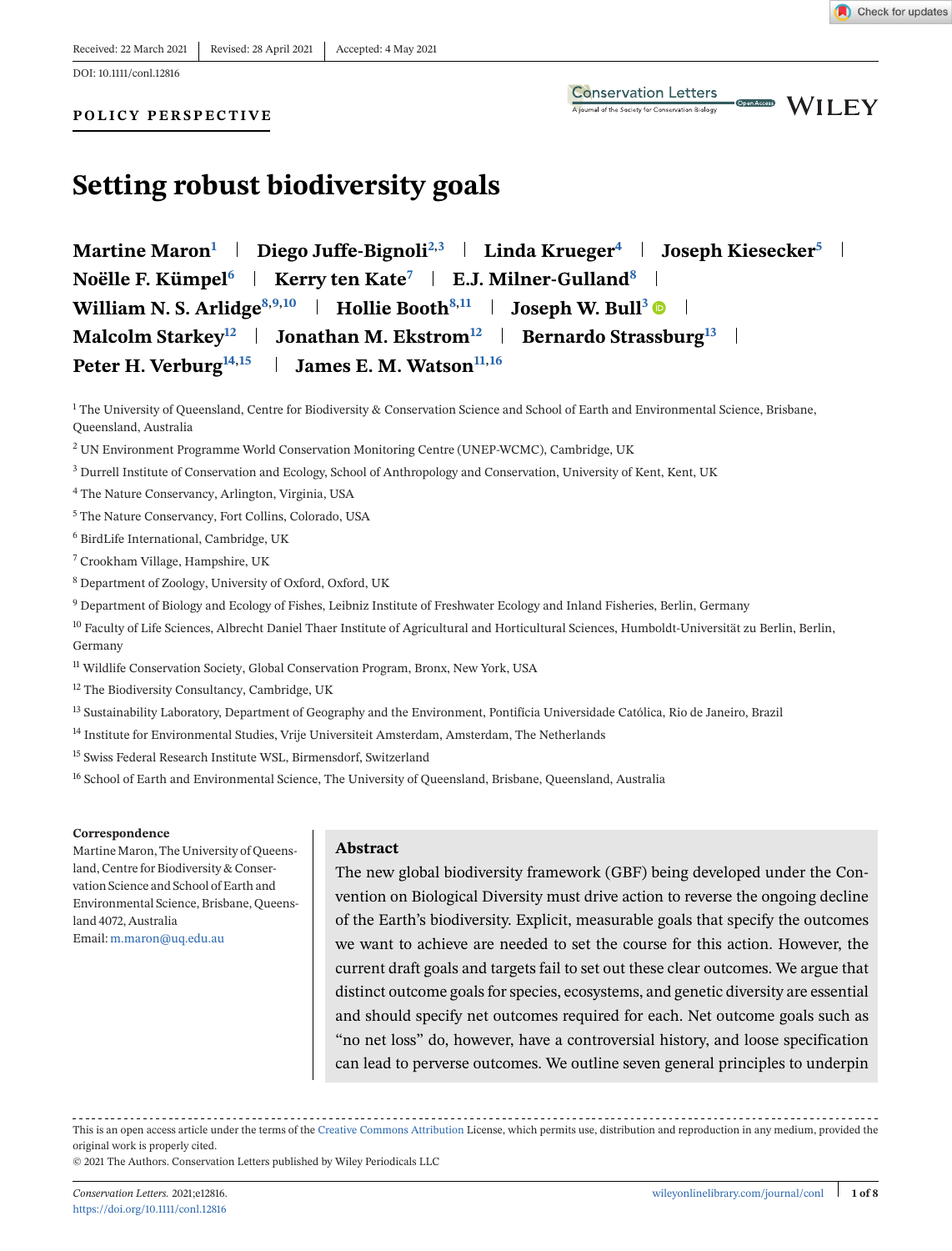net outcome goal setting that minimize risk of such perverse outcomes. Finally, we recommend inclusion of statements of impact in action targets that support biodiversity goals, and we illustrate the importance of this with an example from the draft GBF action targets. These modifications would help reveal the specific contribution each action would make to achieving the outcome goals and provide clarity on whether the successful achievement of action targets would be adequate to achieve the outcome goals and, in turn, the 2050 vision: *living in harmony with nature*.

#### **KEYWORDS**

conservation policy, conservation targets, Convention on Biological Diversity, ecosystem collapse, global biodiversity framework, national commitments, net gain, no net loss, perverse outcomes, species extinction

## **1 INTRODUCTION**

Loss of the Earth's species and deterioration of its ecosystems continues unabated (IPBES, [2019;](#page-6-0) WWF, [2020\)](#page-7-0). Explicit, precise, and measurable goals—supported by clearly aligned targets for action—are important to set the bar for governments and society globally to act and report on the effectiveness of efforts to stop and reverse this trend (Díaz et al., [2020\)](#page-6-0). Such goals should reflect the outcomes that are needed for biodiversity, and ensure ecosystems can meet the demands humanity makes of them (Maron et al., [2018\)](#page-6-0).

This year, a new global framework for action on biodiversity conservation to 2050 will be agreed by the Parties to the Convention on Biological Diversity (CBD). This global biodiversity framework (GBF) aims to halt this loss, and, to the furthest extent possible, drive recovery. Importantly, the updated zero draft of the GBF sets *outcome goals*, which are supported by 2030 milestones and action-oriented targets (CBD, [2020b\)](#page-6-0). This is a key advance on the Aichi Targets, which guided action under the CBD from 2010 to 2020, but suffered for lack of outcome focus and specificity, and hence, accountability (Butchart et al., 2016; Maxwell et al., [2015\)](#page-6-0).

The updated draft GBF, however, still suffers from a lack of precision and clarity in its outcome goals (Díaz et al., [2020\)](#page-6-0). For example, while the original draft of the framework called for "no net loss of ecosystem area and integrity" by 2030 and "net gain" by 2050 (CBD, [2020c\)](#page-6-0) (CBD/WG2020/2/3), the updated version removed the explicit net outcome language from goals and targets, instead using a vaguer reference to "increase" in ecosystem area, connectivity and integrity (CBD, [2020b\)](#page-6-0) (CBD/POST2020/PREP/2/1). This vagueness opens the door to alternate interpretations of the GBF's intended

biodiversity outcomes. It also rolled the previously distinct goals for ecosystems, species, and genetic diversity into one single goal covering all three. Two "2030 Milestones" under Goal A add some detail for species and ecosystems (for example, that the increase referred to in the ecosystem goal should be at least 5%), but these statements still fall short of a clear statement of a desired outcome. There is concern that this move toward less-specific and measurable goals risks repeating the shortcomings of the Aichi Targets (Butchart et al., [2016;](#page-6-0) Maxwell et al., [2015\)](#page-6-0).

We argue that more clearly specified net outcome goals can help strengthen the GBF—and conservation goal setting in general. The Paris Agreement target, to limit global warming to ideally 1.5◦C, provided a net outcome statement in the form of a global "carbon budget," to be divided among the world's nations. Although proposed national contributions are so far insufficient to meet this target, the clarity with which it was stated allows transparency about how far we are from reaching it, and which actors are contributing equitably and which are not. Nevertheless, in contrast to carbon goals, the intrinsic variability and place-specificity of biodiversity mean far more attention to detail is required to ensure that biodiversity goals are framed clearly enough to yield a useful and effective framework for driving and monitoring progress.

Net outcome goals carry the risk of misuse and perverse outcomes (Maron et al., [2018\)](#page-6-0) so here, we propose ways to mitigate that risk, not only within the global context of the CBD negotiations, but also for national strategies and other jurisdiction-wide commitments. With a focus on the current draft "Goal A," pertaining to ecosystems, species, and genes, we further argue for improved alignment of the action targets proposed in the draft GBF with its outcome goals, to ensure a coherent road map to better biodiversity outcomes.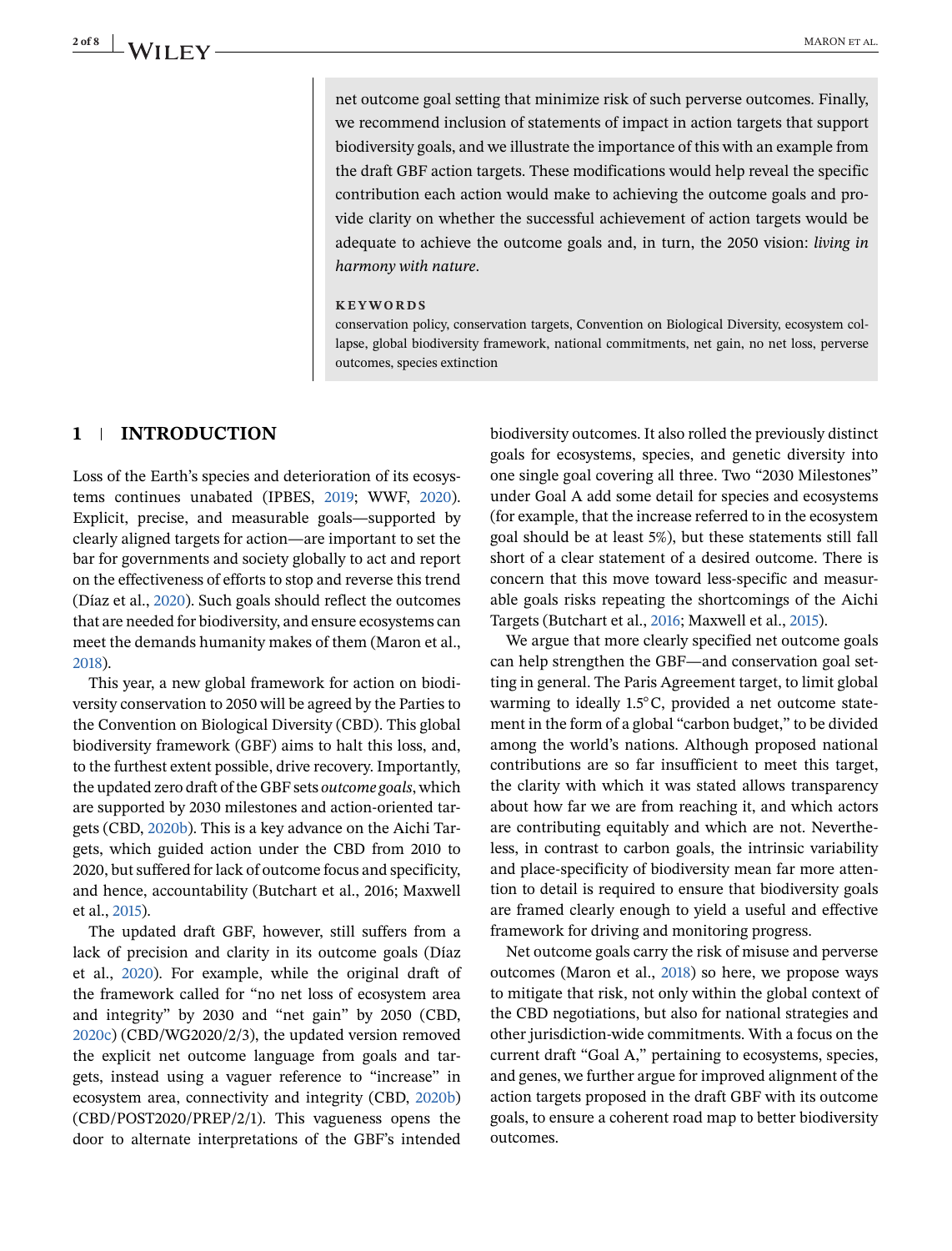## **2 THE NEED FOR NET OUTCOME GOALS**

As the updated Zero Draft of the GBF outlines, the CBD must act in concert with other agreements capturing the globally agreed ambitions of humanity (Maron et al., [2018\)](#page-6-0). For example, achieving the UN Sustainable Development Goals will require massive investments in infrastructure and agriculture to transform our energy, food and transportation systems (Sachs et al., [2019\)](#page-6-0). Even if done sensitively, these investments will place enormous pressures on natural habitats and ecosystems, resulting in inevitable losses of biodiversity. Therefore, net (rather than gross) halting and reversal of declines of ecosystems, species populations, and genetic diversity is likely to be a necessary framing for the CBD's outcome goals, so that nature and people can thrive together (Díaz et al., [2020\)](#page-6-0).

A net outcome implies that some biodiversity in some places might still (in certain circumstances) be lost, so long as in other places, biodiversity is gained, resulting in either an overall balance ("no net loss") or increase ("net gain") of biodiversity. Net outcome goals are increasingly prominent in environmental discourse. Indeed, over 60 governments already have or are developing policies on no net loss, net gain, compensation, or offsets (GIBOP, [2021\)](#page-6-0). For example, the UK is in the process of legislating for a goal of "Biodiversity Net Gain" as a mandatory condition on developments that impact biodiversity (DEFRA, [2020\)](#page-6-0), and BP has committed to a "net positive" impact on biodiversity in future projects (BP, [2020\)](#page-5-0). However, most of these commitments, applying to specific projects, are fundamentally different to overarching goals that specify the goal state for the biodiversity of entire jurisdictions or the planet, as the new GBF must do (e.g., [www.naturepositive.org\)](http://www.naturepositive.org).

Reticence about the concept of net environmental goals is understandable, as it has a controversial history (Maron et al., [2018\)](#page-6-0). Such goals are rarely articulated clearly, allowing for loose interpretation and poor environmental outcomes. Careful wording of net outcome goals must establish the fundamental distinction between net outcomes at a global or jurisdictional scale, and their more familiar context of offsetting project-level impacts. For example, a goal of no net loss of ecosystems might imply that ecosystems cease to degrade and be lost unless those losses are directly replaced with gains. However, the most common use of terms like "no net loss" is in offsetting the impacts of individual projects—where it can have quite a different meaning.

Perhaps the most significant distinction to draw is between the concepts of *relative* net outcomes—often used in biodiversity offsetting—and *absolute* net outcomes (Maron et al., [2018\)](#page-6-0)—appropriate for conservation goals. Relative net outcomes are measured by comparison to

a counterfactual scenario—what would have happened without the intervention in question. This implies that if biodiversity was declining even without the intervention, then maintenance of that 'background' decline over time is considered to be no net loss *relative to the counterfactual* (and anything above that would be net gain). However, it would make no sense to have a global goal of no net loss of biodiversity that locked in business-asusual declines (Díaz et al., [2020\)](#page-6-0). Given the widely established negative consequences of biodiversity loss, and that we have already exceeded acceptable limits, cessation of declines in an absolute sense, and a "bending back" of the curve of biodiversity decline, are necessary (Mace et al., [2018\)](#page-6-0).

## **3 PRINCIPLES UNDERPINNING ROBUST OUTCOME GOALS**

We propose seven principles to limit the risk of perverse outcomes from net outcome goals, and help ensure they are explicit, unambiguous, and practical (Figure [1\)](#page-3-0). An example is provided in Box 1.

1. **Recognize limits:** Net outcome goals are necessary because pressures on biodiversity can never be eliminated entirely and everywhere. It is important to define where losses are acceptable in exchange for gains elsewhere—and where they are not. Net outcomes for species conservation need careful nuancing—species themselves are irreplaceable, so talking about losses and gains at the species level makes little sense. Similarly, some ecosystems are genuinely irreplaceable (Le Saout et al., [2013;](#page-6-0) Ricketts et al., [2005\)](#page-6-0), such that no alternative gains are possible to counterbalance their loss. Some elements of genetic diversity represent millennia of evolution and their loss would also be effectively irreversible. Some biodiversity losses, while not irreplaceable in themselves, could impair our ability to achieve other goals and targets, such as on climate or sustainable development (Goldstein et al., [2020\)](#page-6-0).

These limits on acceptable loss mean "no-go" biodiversity components need to be defined. For these, *no loss* must be the required standard, rather than no *net* loss (Díaz et al., [2020\)](#page-6-0). These components often translate into areas containing high levels of irreplaceable biodiversity, such as Key Biodiversity Areas, those containing key populations of critically endangered species, UNESCO natural World Heritage sites and areas of national priority. Recognizing limits also implies the need to retain not only "most" of the dwindling remaining current intact ecosystems, as foreshadowed by Target 1 of the Draft Monitoring Framework (CBD, [2020a\)](#page-6-0),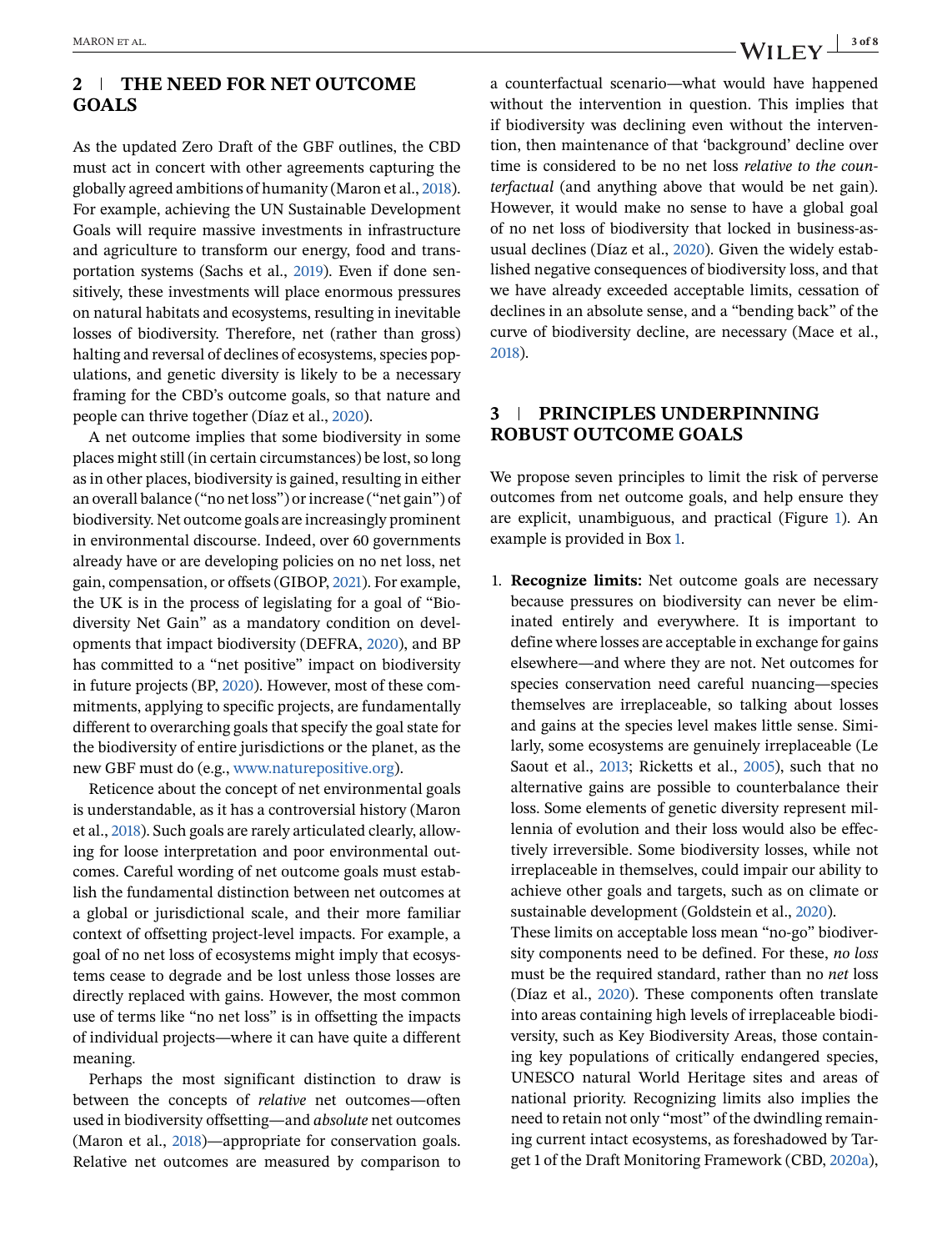

<span id="page-3-0"></span>

**FIGURE 1** Seven principles to underpin outcome-oriented conservation goals at all levels, from global to local

but indeed all of them (Watson et al., [2018\)](#page-7-0). If the objectives of the CBD are to be reached, acceptance of strict "no go" areas is essential; if Parties decide to breach such limits, they must recognize such action precludes achieving genuine no net loss, let alone net gain, of biodiversity.

2. **Net outcomes are necessary:** Despite the primacy of limiting biodiversity loss, accepting the need for goals to be framed in net terms allows for a pragmatic approach to conservation in the face of justifiable sustainable development pressures (Bull et al., [2020;](#page-6-0) Maron et al., [2020\)](#page-6-0). If appropriate safeguards and policies are applied, the approach could even support concerted investment in conservation (Arlidge et al., [2018\)](#page-5-0) and optimize land use. However, a net outcomes approach comes with attendant risks. Balancing competing pressures with strong protection of biodiversity will require spatial planning that incorporates tradeoffs and thresholds in the provision of ecosystem services and economic returns (Leclere et al., [2020\)](#page-6-0). These spatial blueprints would need to: identify areas that are off-limits to development; support rigorous management of development impacts; and guide the restoration of degraded areas. This is equally necessary to support the post-2020 framework's goals for nature's contributions to people, as to achieve the direct biodiversity outcomes we focus on here.

- 3. **Clarify timeline:** Net outcome goals require a reference against which the outcome is to be achieved. The phrasing in the draft framework so far lacks a reference year, and thus could be interpreted in different ways. For example, an "increase" could be interpreted as merely achieving improvement upon a business-asusual scenario of continued decline. Setting a reference year (e.g., 2020) avoids this by setting a static state against which increase must be achieved (Díaz et al., [2020\)](#page-6-0). Indicators are then measured relative to their fixed value at that point, clearly showing progress toward a goal state.
- 4. **Set a goal state for net gains:** While no net loss relative to 2020 effectively makes 2020 the goal state, many biodiversity elements are already so depleted that significant *net gains* will be required to ensure their longterm persistence and ecological function (Ferrer-Paris et al., [2019\)](#page-6-0). Without further specification, the concept of net gain allows many possible interpretations (Bull & Brownlie, [2017\)](#page-6-0)—including a negligible advance on no net loss—and so a goal state should be set. The required increase could be linked to levels of historical biodiversity loss, with greater net gains required in more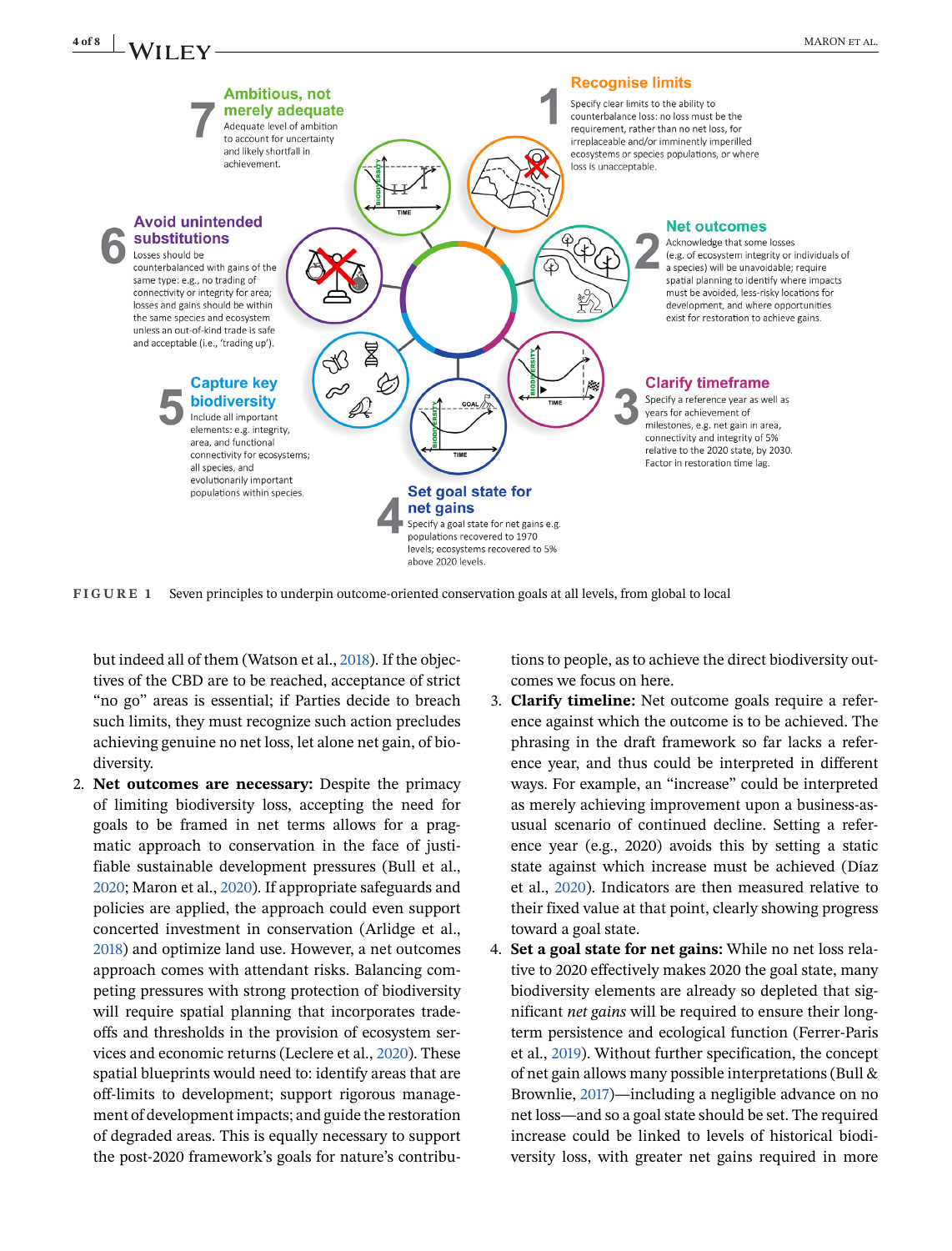depleted ecosystems and regions (Maron et al., [2020\)](#page-6-0). A species goal state might thus be based on recovery relative to past conditions, as per the IUCN Green Status of Species (Akcakaya et al., [2020\)](#page-5-0), or to requirements for an acceptable probability of long-term persistence.

- 5. **Capture key biodiversity:** A goal of no net loss of biodiversity requires specification of the elements of biodiversity for which that outcome is sought. Distinct net outcome goals for ecosystems, species, and genetic diversity will help to ensure all elements are addressed (Hoban et al., [2020;](#page-6-0) Rousevell et al., [2020\)](#page-6-0). For example, a species goal might require *no loss* of species or evolutionarily distinct lineages, but also no *net* loss of abundance and range for species, and key functions related to species persistence such as migration. For ecosystems, Parties to the CBD could agree how similar a biodiversity gain must be to validly counterbalance a loss. These rules of exchange must balance the need for some flexibility with the reality that ecosystems are heterogeneous and unique. For genes, net maintenance of at least current levels of genetic diversity within species might be the goal, with a similar like-for-like approach to compensating for losses of locally-adapted genotypes.
- 6. **Avoid unintended substitution:** It is essential that a net outcome goal does not allow unacceptable exchanges of gains and losses between biodiversity components. For example, accepting limited population decline of one species but achieving recovery in another may only be an acceptable net outcome if the first species is not threatened, but the second one is. Similarly, would both area and integrity of ecosystems be required to be maintained or improved, or is it acceptable for a decrease in area to be substituted for an increase in integrity of a comparable ecosystem elsewhere? Limiting substitution geographically—such as to within the same ecoregion—seems an important minimum safeguard to ensure that losses and gains are broadly similar. Separate net outcome goals for each of ecosystems, species, and genetic diversity within species could help allay concerns about the risk of inappropriate substitution.
- 7. **Ambitious, not merely adequate:** There are many reasons why goals ought to be ambitious but achievable, rather than the bare minimum (Mace et al., [2018\)](#page-6-0). The experience of the last 20 years suggests we are likely to undershoot whatever goal we set. Actions to compensate for biodiversity loss still routinely overlook cumulative impacts; ambition needs to be at scale rather than piece wise. A precautionary approach is warranted as estimates of what is necessary to prevent species extinction and ecosystem collapse are still highly uncertain. Compensatory biodiversity gains are usually deferred and more uncertain than losses

## **Box 1. Example: net outcome goal for ecosystems\***

*Current goal A*: The area, connectivity, and integrity of natural ecosystems increased by at least [X%] supporting healthy and resilient populations of all species while reducing the number of species that are threatened by [X%] and maintaining genetic diversity

*Reformulation of goal for ecosystems compliant with the seven principles*: Net gain of 5% in both area and integrity of all freshwater, marine, and terrestrial ecosystems relative to 2020 levels by 2030, and net gains of at least 20% by 2050, and no loss of irreplaceable ecosystems essential for biodiversity conservation and earth system function.

\*Additional, separate net outcome goals for species and genetic diversity are also required

(Weissgerber et al., [2019\)](#page-7-0). Allowing for this uncertainty compels us to build in a buffer to avoid irreversible losses.

# **4 ALIGNING ACTION TARGETS WITH OUTCOME GOALS**

The current Zero Draft of the GBF includes seven "action targets" intended to support achievement of the 2050 Goal A and its 2030 milestones. These targets focus on actions and inputs, as steps toward the goal outcomes. All are key components of the theory of change described in the updated Zero Draft of the GBF, which calls for the transformational change needed to support the mainstreaming of actions to protect biodiversity across society (CBD, [2020b\)](#page-6-0).

Alignment between the targets and goals is key; together, they must specify both the destination and the roadmap for reaching it. However, as currently worded, all action targets could be fully met without achieving the outcomes implied by Goal A. A way to bridge this gap is to ensure that each action target specifies both the outcome it seeks to achieve within its domain of influence, and the difference the action is expected to make to that outcome. Several, but not all, of the draft action targets include some reference to impacts. This could be built upon to improve clarity on the alignment between action targets and outcome goals.

For example, Target 2 is currently worded as "By 2030, protect and conserve through well connected and effective system of protected areas and other effective area-based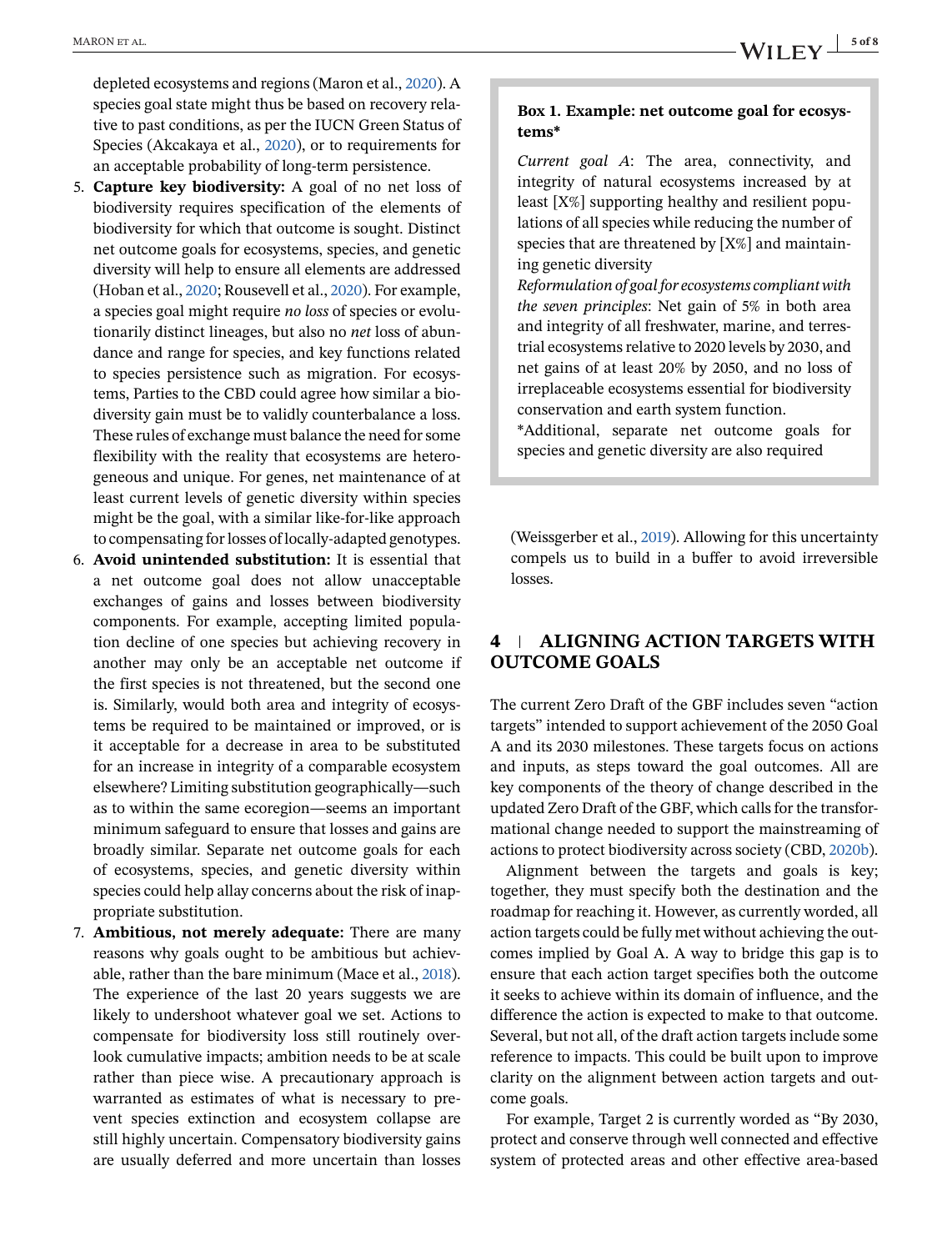<span id="page-5-0"></span>conservation measures at least 30 per cent of the planet with the focus on areas particularly important for biodiversity." However, protection of 30% of the Earth could make an enormous difference to retention of area and condition of ecosystems and populations—or alternatively, it could make little difference, depending on the extent to which the protection is focused on areas under genuine threat. Providing clarity on the expected impact of each action target should reveal how much of a contribution each should make toward the outcome goals of at least no net loss, and net gain, of biodiversity. This would reveal whether the action targets, taken together, are adequate.

## **5 CONCLUSION**

Even clearly specified net outcome goals agreed at the international level will be challenging to translate to country-level targets, or to smaller jurisdictions. There are vast disparities among countries, both in terms of how much relatively untransformed natural habitat remains, and in levels of wealth and human development (Bull et al., [2020;](#page-6-0) Maron et al., [2020\)](#page-6-0). To be realistic and equitable, socio-economic circumstances and historical impacts must be considered in defining the scope and application of no net loss/net gain of biodiversity within each jurisdiction. As such, different countries might have different targets for biodiversity outcomes—but they must sum globally to no net loss/net gain of biodiversity (Maron et al., [2020\)](#page-6-0). These different targets might also consider heterogeneity in the practical challenges associated with resources and capacity for implementation—factors often overlooked by decision-makers developing net outcome policies (Bull et al., [2020\)](#page-6-0).

Including these seven principles in the outcome goals of the post-2020 GBF would mean several key changes to the current wording.

However, outcome goals that are unambiguous and action targets that demonstrably support their achievement through real impact are essential for an effective GBF. This same consilience will greatly help in monitoring and accounting over the next decade to assess progress toward the 2030 vision (Milner-Gulland et al., [2021\)](#page-6-0). This will require a far better system for monitoring and evaluating the net outcomes of national biodiversity policies than we have hitherto seen.

## **ACKNOWLEDGMENTS**

M.M. was supported by Australian Research Council Future Fellowship FT14001516. E.J.M.-G. was supported by Pew Marine Fellowship, the Leventis Foundation,

the Wildlife Conservation Society, and Synchronicity Earth. D.J.-B. was supported by UK Research and Innovation's Global Challenges Research Fund (UKRI GCRF) through the Development Corridors Partnership project (project no. ES/P011500/1). W.N.S.A. was supported by Commonwealth Scholarship Commission in the United Kingdom and the University of Oxford (Ph.D. scholarship NZCR-2015-174). We are grateful to Daniela Guaras and Neville Ash (UNEP-WCMC), Bob Pressey, and five anonymous referees for useful comments on the manuscript, and Mary Cryan for assistance with graphic design.

#### **AUTHOR CONTRIBUTIONS**

All authors apart from PHV conceived and drafted the basis of the original submission during a workshop and the ideas were further developed in discussions with PHV. All authors subsequently contributed to the drafting and revision of the manuscript. HB developed the original Figure [1](#page-3-0) concept.

### **ETH ICS STATEMENT**

The authors conducted no data collection that required ethics approvals.

#### **CONFLICT OF INTEREST**

The authors declare no conflict of interest.

### **DATA ACCESSIBILITY STATEMENT**

No data were collected or accessed in the preparation of this manuscript, with the exception of that published in the cited literature.

## **ORCID**

*JosephW. Bull* <https://orcid.org/0000-0001-7337-8977>

## **REFERENCES**

- Akcakaya, H. R., Rodrigues, A. S. L., Keith, D. A., Milner-Gulland, E. J., Sanderson, E. W., Hedges, S., Mallon D. P., Grace M. K., Long B., Meijaard E., & Stephenson, P. J. (2020). Assessing ecological function in the context of species recovery. *Conservation Biology*, *34*(3), 561–571. <https://doi.org/10.1111/cobi.13425>
- Arlidge, W. N. S., Bull, J. W., Addison, P. F. E., Burgass, M. J., Gianuca, D., Gorham, T. M., Jacob C., Shumway N., Sinclair S. P., Watson J. E. M., Wilcox C., & Milner-Gulland, E. J. (2018). A global mitigation hierarchy for nature conservation. *Bioscience*, *68*(5), 336–347. <https://doi.org/10.1093/biosci/biy029>
- BP. (2020). Our biodiversity position. [https://www.bp.com/content/](https://www.bp.com/content/dam/bp/business-sites/en/global/corporate/pdfs/sustainability/our-biodiversity-position-2020.pdf) [dam/bp/business-sites/en/global/corporate/pdfs/sustainability/](https://www.bp.com/content/dam/bp/business-sites/en/global/corporate/pdfs/sustainability/our-biodiversity-position-2020.pdf) [our-biodiversity-position-2020.pdf](https://www.bp.com/content/dam/bp/business-sites/en/global/corporate/pdfs/sustainability/our-biodiversity-position-2020.pdf) Accessed 22 March, 2021.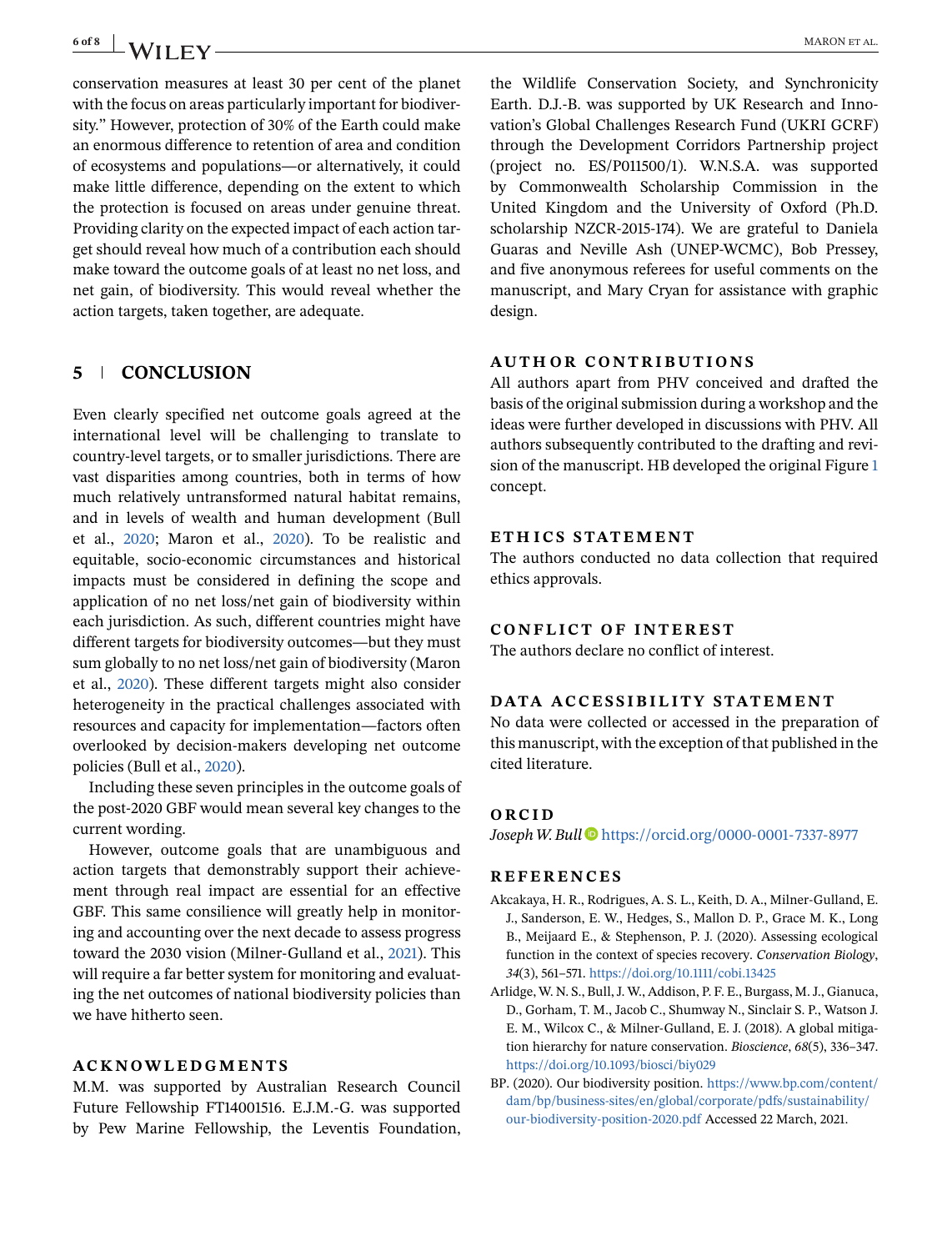- <span id="page-6-0"></span>Bull, J. W., & Brownlie, S. J. O. (2017). The transition from No Net Loss to a Net Gain of biodiversity is far from trivial. *Oryx*, *51*(1), 53–59.
- Bull, J. W., Milner-Gulland, E. J., Addison, P. F. E., Arlidge, W. N. S., Baker, J., Brooks, T. M., Burgass M. J., Hinsley A., Maron M., Robinson J. G., Sekhran N., Sinclair S. P., Stuart S. N., zu Ermgassen S. O. S. E., & Watson, J. E. M. (2020). Net positive outcomes for nature. *Nature Ecology & Evolution*, *4*(1), 4–7. [https:](https://doi.org/10.1038/s41559-019-1022-z) [//doi.org/10.1038/s41559-019-1022-z](https://doi.org/10.1038/s41559-019-1022-z)
- Butchart, S. H., Di Marco, M., & Watson, J. E. J. C. L. (2016). Formulating smart commitments on biodiversity: lessons from the Aichi Targets. *Conservation Letters*, *9*(6), 457– 468.
- CBD. (2020a). *Draft monitoring framework for the post-2020 global biodiversity framework*. Retrieved from [https://www.](https://www.cbd.int/sbstta/sbstta-24/post2020-monitoring-en.pdf) [cbd.int/sbstta/sbstta-24/post2020-monitoring-en.pdf](https://www.cbd.int/sbstta/sbstta-24/post2020-monitoring-en.pdf)
- CBD. (2020b). *Update of the zero draft of the post-2020 Global Biodiversity Framework CBD/POST2020/PREP/2/1*. Retrieved from [https://www.cbd.int/doc/c/3064/749a/0f65ac7f9def86707f4eaefa/](https://www.cbd.int/doc/c/3064/749a/0f65ac7f9def86707f4eaefa/post2020-prep-02-01-en.pdf) [post2020-prep-02-01-en.pdf](https://www.cbd.int/doc/c/3064/749a/0f65ac7f9def86707f4eaefa/post2020-prep-02-01-en.pdf)
- CBD. (2020c). *Zero draft of the post-2020 Global Biodiversity Framework CBD/WG2020/2/3*. Retrieved from [https://www.cbd.](https://www.cbd.int/doc/c/efb0/1f84/a892b98d2982a829962b6371/wg2020-02-03-en.pdf) [int/doc/c/efb0/1f84/a892b98d2982a829962b6371/wg2020-02-03](https://www.cbd.int/doc/c/efb0/1f84/a892b98d2982a829962b6371/wg2020-02-03-en.pdf) [en.pdf](https://www.cbd.int/doc/c/efb0/1f84/a892b98d2982a829962b6371/wg2020-02-03-en.pdf)
- DEFRA. (2020). Policy paper: Environment Bill 2020. Department for Environment, Food and Rural Affairs. Retrieved from [https://www.gov.uk/govenment/publications/environment](https://www.gov.uk/govenment/publications/environment-bill-2020)[bill-2020](https://www.gov.uk/govenment/publications/environment-bill-2020) Accessed 17 May, 2021.
- Díaz, S., Zafra-Calvo, N., Purvis, A., Verburg, P. H., Obura, D., Leadley, P., Chaplin-Kramer R., De Meester L., Dulloo E., Martín-López B., Shaw M. R., Visconti P., Broadgate W., Bruford M. W., Burgess N. D., Cavender-Bares J., DeClerck F., Fernández-Palacios J. M., Garibaldi L. A., ... Zanne, A. E. (2020). Set ambitious goals for biodiversity and sustainability. *Science*, *370*(6515), 411– 413. <https://doi.org/10.1126/science.abe1530>
- Ferrer-Paris, J. R., Zager, I., Keith, D. A., Oliveira-Miranda, M. A., Rodríguez, J. P., Josse, C., González-Gil M., Miller R. M., Zambrana-Torrelio C., & Barrow, E. J. C. L. (2019). An ecosystem risk assessment of temperate and tropical forests of the Americas with an outlook on future conservation strategies. *Conservation Letters*, *12*(2), e12623.
- GIBOP. (2021). Global Inventory of Biodiversity Offset Policies. Retrieved from <https://portals.iucn.org/offsetpolicy/>
- Goldstein, A., Turner, W. R., Spawn, S. A., Anderson-Teixeira, K. J., Cook-Patton, S., Fargione, J., Gibbs H. K., Griscom B., Hewson J. H., Howard J. F., Carlos Ledezma J., Page S., Koh L. P., Rockström J., Sanderman J., & Hole, D. G. (2020). Protecting irrecoverable carbon in Earth's ecosystems. *Nature Climate Change*, *10*(4), 287–295. <https://doi.org/10.1038/s41558-020-0738-8>
- Hoban, S., Bruford, M., Jackson, J. D. U., Lopes-Fernandes, M., Heuertz, M., Hohenlohe, P. A., Paz-Vinas I., Sjögren-Gulve P., Segelbacher G., Vernesi C., Aitken S., Bertola L. D., Bloomer P., Breed M., Rodríguez-Correa H., Funk W. C., Grueber C. E., Hunter M. E., Jaffe R., ..., & Vernesi, C. J. B. C. (2020). Genetic diversity targets and indicators in the CBD post-2020 Global Biodiversity Framework must be improved. *Biological Conservation*, *248*, 108654.
- IPBES. (2019). *Global assessment report on biodiversity and ecosystem services of the Intergovernmental Science-Policy Platform on Biodiversity and Ecosystem Services*. Bonn, Germany
- Le Saout, S., Hoffmann, M., Shi, Y., Hughes, A., Bernard, C., Brooks, T. M., Bertzky B., Butchart S. H. M., Stuart S. N., Badman, T. J. S., & Rodrigues A. S. L. (2013). Protected areas and effective biodiversity conservation. *Science*, *342*(6160), 803– 805.
- Leclere, D., Obersteiner, M., Barrett, M., Butchart, S. H. M., Chaudhary, A., De Palma, A., DeClerck F. A. J., Di Marco M., Doelman J. C., Dürauer M., Freeman R., Harfoot M., Hasegawa T., Hellweg S., Hilbers J. P., Hill S. L. L., Humpenöder F., Jennings N., Krisztin T., ... Young, L. (2020). Bending the curve of terrestrial biodiversity needs an integrated strategy. *Nature*, *585*(7826), 551– 556. <https://doi.org/10.1038/s41586-020-2705-y>
- Mace, G. M., Barrett, M., Burgess, N. D., Cornell, S. E., Freeman, R., Grooten, M., & Purvis, A. J. N. S. (2018). Aiming higher to bend the curve of biodiversity loss. *Nature Sustainablility*, *1*(9), 448–451.
- Maron, M., Brownlie, S., Bull, J. W., Evans, M. C., von Hase, A., Quétier, F., Watson J. E. M., & Gordon, A. (2018). The many meanings of no net loss in environmental policy. *Nature Sustainability*, *1*(1), 19–27. [https://doi.org/10.1038/s41893-017-](https://doi.org/10.1038/s41893-017-0007-7) [0007-7](https://doi.org/10.1038/s41893-017-0007-7)
- Maron, M., Simmonds, J. S., & Watson, J. E. M. (2018). Bold nature retention targets are essential for the global environment agenda. *Nature Ecology & Evolution*, *2*(8), 1194–1195.
- Maron, M., Simmonds, J. S., Watson, J. E. M., Sonter, L. J., Bennun, L., Griffiths, V. F., Quétier F., von Hase A., Edwards S., Rainey H., Bull J. W., Savy C. E., Victurine R., Kiesecker J., Puydarrieux P., Stevens T., Cozannet N., & Jones, J. P. G. (2020). Global no net loss of natural ecosystems. *Nature Ecology & Evolution*, *4*(1), 46– 49. <https://doi.org/10.1038/s41559-019-1067-z>
- Maxwell, S. L., Milner-Gulland, E. J., Jones, J. P., Knight, A. T., Bunnefeld, N., Nuno, A., Bal1 P., Earle S., Watson J. E. M., & Rhodes, J. R. J. S. (2015). Being smart about SMART environmental targets. *Science*, *347*(6226), 1075–1076.
- Milner-Gulland, E. J., Addison, P., Arlidge, W. N. S., Baker, J., Booth, H., Brooks, T., Bull J. W., Burgass M. J., Ekstrom J., zu Ermgassen S. O. S. E., Fleming L. V., Grub H. M. J., von Hase A., Hoffmann M., Hutton J., Juffe-Bignoli D., ten Kate K., Kiesecker J., Kümpel N. F., ... Watson, J. E. M. (2021). Four steps for the Earth: mainstreaming the post-2020 global biodiversity framework. *One Earth*, *4*(1), 75– 87. <https://doi.org/10.1016/j.oneear.2020.12.011>
- Ricketts, T. H., Dinerstein, E., Boucher, T., Brooks, T. M., Butchart, S. H., Hoffmann, M., Lamoreux J. F., Morrison J., Parr M., Pilgrim J. D., Rodrigues A. S. L., Sechrest W., Wallace G. E., Berlin K., Bielby J., Burgess N. D., Church D. R., Cox N., Knox D., ... Wikramanayake E. (2005). Pinpointing and preventing imminent extinctions. *Proceedings of the National Academy of Sciences of the United States of America*, *102*(51), 18497–18501.
- Rousevell, M., Harfoot, M., Harrison, P., Newbold, T., Gregory, R., & Mace, G. (2020). A biodiversity target based on species extinctions. *Science*, *368*(6496), 1193–1195. [https://doi.org/10.1126/](https://doi.org/10.1126/science.aba6592) [science.aba6592](https://doi.org/10.1126/science.aba6592)
- Sachs, J. D., Schmidt-Traub, G., Mazzucato, M., Messner, D., Nakicenovic, N., & Rockström, J. (2019). Six Transformations to achieve the